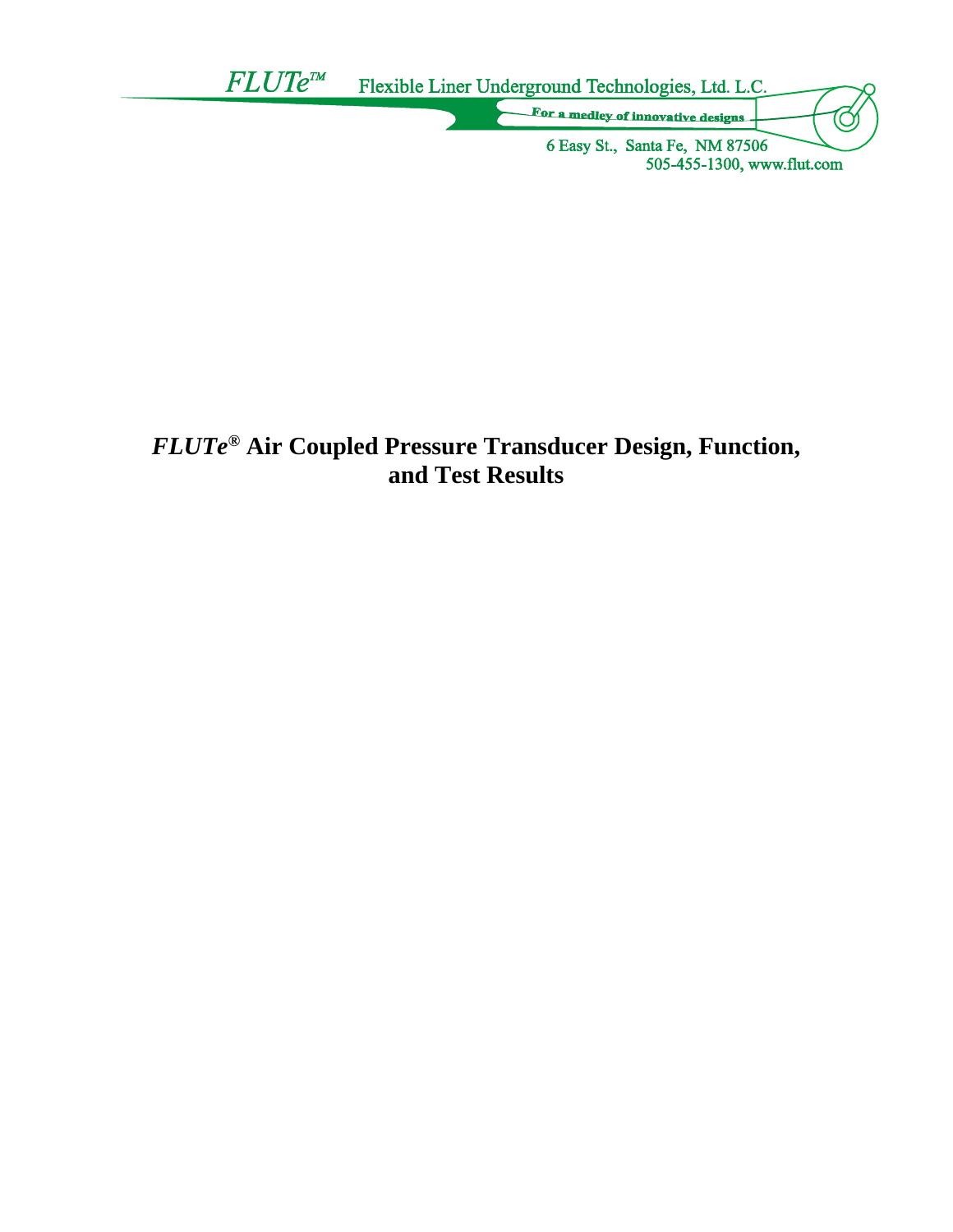## **Background of the innovation**

Most water level history measurements in traditional wells are performed by lowering a pressure transducer beneath the water surface to monitor the pressure history of water level changes. The multi-level sampling system in a single borehole does not allow such a simple measurement of the formation head history at different levels in the formation. Current FLUTe systems for multi-level water sampling and head measurements in a single borehole use a manual water level measurement or pressure transducers dedicated to the system and located 100 ft. below the water table in a borehole in the geologic formation. Those pressure transducers monitor the hydraulic head in the formation at many different port elevations. If a transducer(s) should fail, the entire multi-level system must be removed to replace the transducer(s). This removal can result in damage to the other functioning transducers and to the flexible liner sampling system. The current flexible liner design for the multi-level sampling system with the deep transducer location has been in use for over 12 years. A new technique allows the use of transducers at the surface to monitor water level changes at depth. This geometry allows the transducers to be repaired or reused at other locations without removal of the Water FLUTe multi-level system. Recent improvements in transducer accuracy and the addition of data recording in the transducer make this FLUTe innovation of air coupled transducers  $(ACT<sup>1</sup>)$  much more practical than with the earlier state of the art of transducers.

## **The method**

The normal Water FLUTe multi-level sampling system is shown in Figure 1. Only a single port system is shown for clarity, but additional sampling intervals defined by spacers at other elevations on the liner are connected to a duplicate pumping systems and the individual pumping systems are bundled, sheathed and suspended on the tether. In this drawing, the only means of measuring the water table associated with each port is to manually lower a slender water level meter down the "pump tube" for that port.

Figure 2 shows the usual location of a pressure transducer connected to the port tube beneath the first check valve. This connection allows one to measure and record the water table

<sup>&</sup>lt;sup>1</sup> This design has a US patent (8424377) and patents pending in other countries.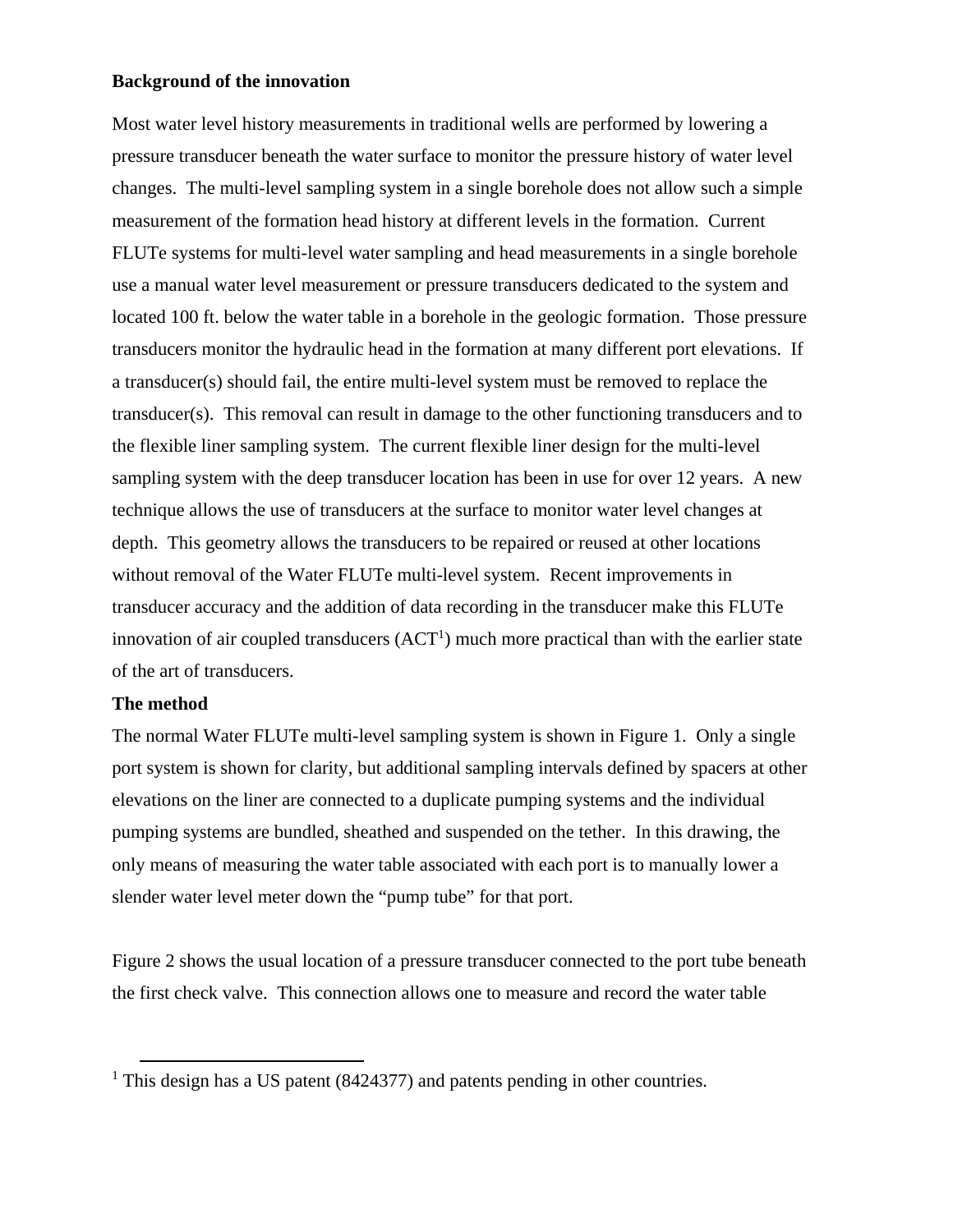history at each port. The history is recovered by connecting to the transducer cable. Figure 2, is the original Water FLUTe design.

The ACT transducer is located at the surface where it is readily accessible for repair or reuse at other sites. Figure 3 shows the ACT tube extending from the spacer to the surface. As the water level in the tube rises with a rise in the water table, the air pressure in the tube increases. Therefore the water level in the tube cannot rise as much as the water table rise. However, careful measurement of the air pressure change in the ACT tube allows one to calculate the water level change in the tube and to then calculate the water level change in the formation. The resolution of the water level in the formation with the ACT design in Figure 3 is not usually as precise as with a transducer submerged in the water and connected directly to the port as in Figure 2. However, in many Water FLUTe multi-level sampling situations in fractured rock, the resolution of approximately plus or minus one inch is sufficient. The water levels in those situations often change by tens of feet.

#### **Testing of the concept**

The method was tested initially in a domestic water well. The detailed description of the test geometry is provided hereafter. The water level in the well changed dramatically with each operation of the pump in the well. The water level changes were monitored with both a transducer submerged in the water and with the air coupled tubing connection to a transducer hanging just inside the casing as depicted in Figure 4. The plots of the two transducer measurements on one second sampling intervals are shown in Figure 5. The two curves are nearly indistinguishable. A plot of the submerged transducer head measurement against the water level calculated from the air coupled measurement is shown in Figure 6. The red lines are the plus and minus quarter-inch bounds on the one-to-one curve. The green lines are the one-inch bounds off of the one-to-one line. Most of the data points fall within a quarter inch of the perfect agreement. The water table fluctuation was  $\sim$  2 ft at a water table depth of 48 ft. This is considered remarkably good agreement, especially on this short time scale.

#### **Sources of error**

Because the transducer is coupled to the water level in the tube with an air column, there are various sources of possible error in the measurement. The influential parameters considered in the testing and in the design are: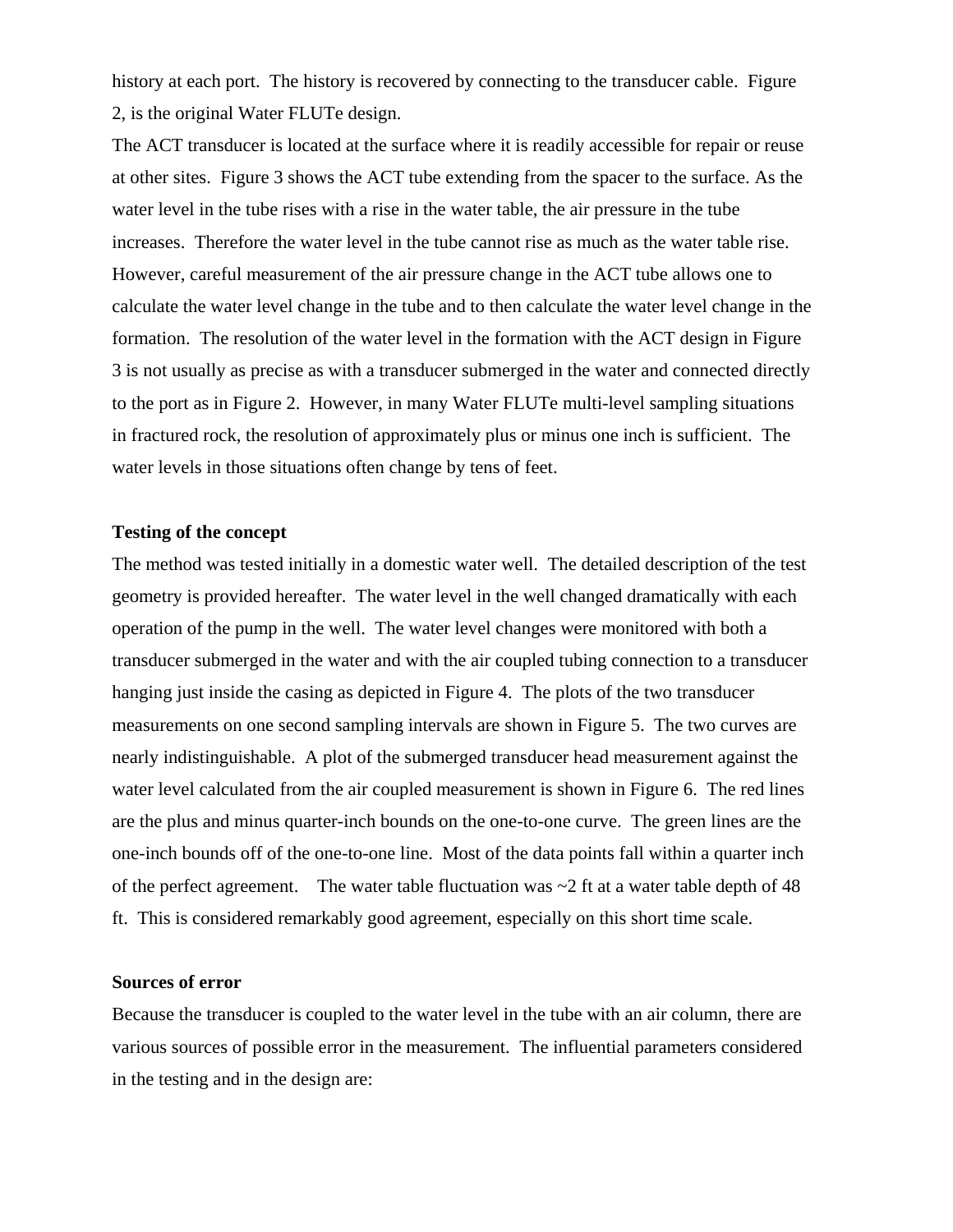- 1. Temperature effects on the air pressure
- 2. Water vapor (relative humidity) effects
- 3. Air leakage from the system connections
- 4. Air diffusion through the tubing
- 5. Transducer sensitivity to air pressure changes
- 6. Response time and hysteresis effects
- 7. Recalibration of the system
- 8. Barometric fluctuations
- 9. Swallowing the air above the interface during an abrupt drop of the water level in the ACT tube.

Temperature effects and sensitivity were examined via calculations and experiment. The experimental results agreed with the calculations as expected. For large temperature effects, there is a significant error introduced into the inferred water level change. The design includes two features that reduce the sensitivity to a temperature change. The first is the transducer tube in the upper portion of the well where temperature changes are greatest is of a small diameter providing only a small portion of the system air volume subject to temperature changes. The other feature is that the transducer is located and protected so as to minimize the temperature change of the air volume in the system. Figure 4 shows the location of the transducer inside the well casing which we have measured to be only weakly coupled to the temperature changes above the surface, and the wellhead is insulated to further maintain the temperature more nearly constant inside the casing. Finally, the transducer also measures the temperature and allows a calculated correction estimate for the water level deduced from the air pressure measurement. This temperature correction has been necessary in some field applications. The correction is included in the software for the data conversion to a water level history.

Water vapor effects were observed to be measurable when the initial air in the tube was of low relative humidity in New Mexico. However, in a relatively short time the closed volume reached an essentially constant water vapor saturation.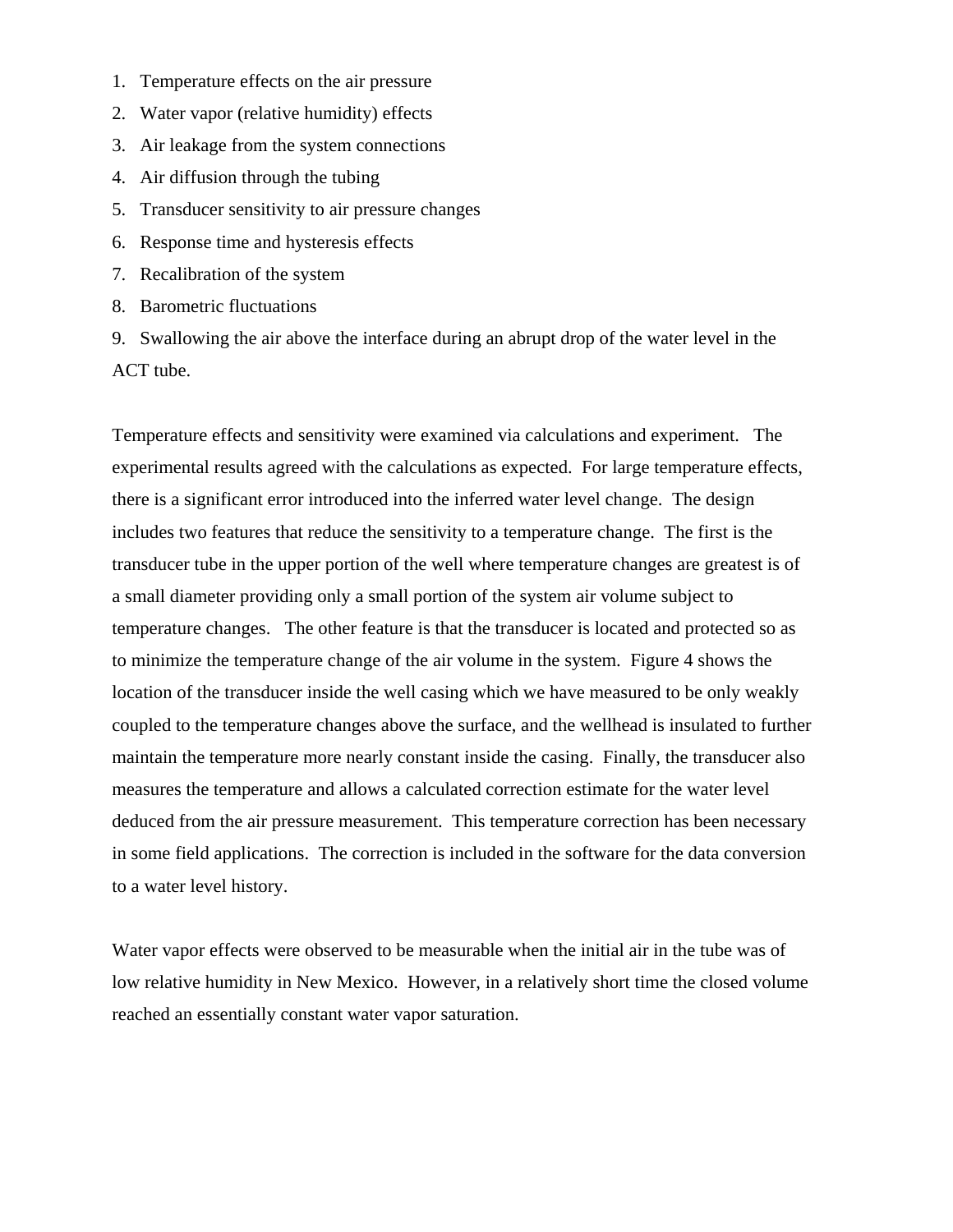To date there has been no evidence of diffusion through the tubing. That is aided by the relatively low pressure difference inside the tube versus atmospheric pressure. Tubing damage has caused one air leak in a system and another obvious leaks of air from the tubes have been found to be due to poor fitting connections. Over 200 of these systems have been installed in Water FLUTe systems. The above problems have been solved.

Use of a very high resolution pressure transducer for the low pressure measurements is important. The fluctuation of the water table in the test described above shows that there is minimal hysteresis on the time scale of significant water table fluctuations. The pressure transducer used is an absolute pressure transducer and so the pressure measurement must be corrected with a measurement of the barometric pressure fluctuations if such a correction is appropriate. An absolute pressure measurement is preferred to avoid any concern about the clogging of a vent tube in the cable required for a "gauge pressure" measurement.

One of the very attractive features of the use of this system with the Water FLUTe multilevel system is the ability to measure the actual water table at the port manually whenever desired for a check or recalibration of the air coupled transducer system. There is no conflict between the normal manual head measurement, and the air coupled transducer system. The sampling procedure may cause an offset in the air coupled water level measurement discussed below under "Field Experience with the System". Such an offset is obvious in the data.

FLUTe provides a spreadsheet into which the transducer measurement of pressure and temperature is copied with the other relevant dimensions. The result is the calculated water table history. A special ACT transducer has been designed which will provide the air pressure history measurement conversion to a water table history as direct output of the transducer.

#### **How the system is emplaced**

As in Figure 3, the tube from the spacer extends upward to the surface in an interior sleeve welded to the interior of the liner. This is all done as part of the Water FLUTe fabrication procedure. After the Water FLUTe system is everted into the borehole in the usual manner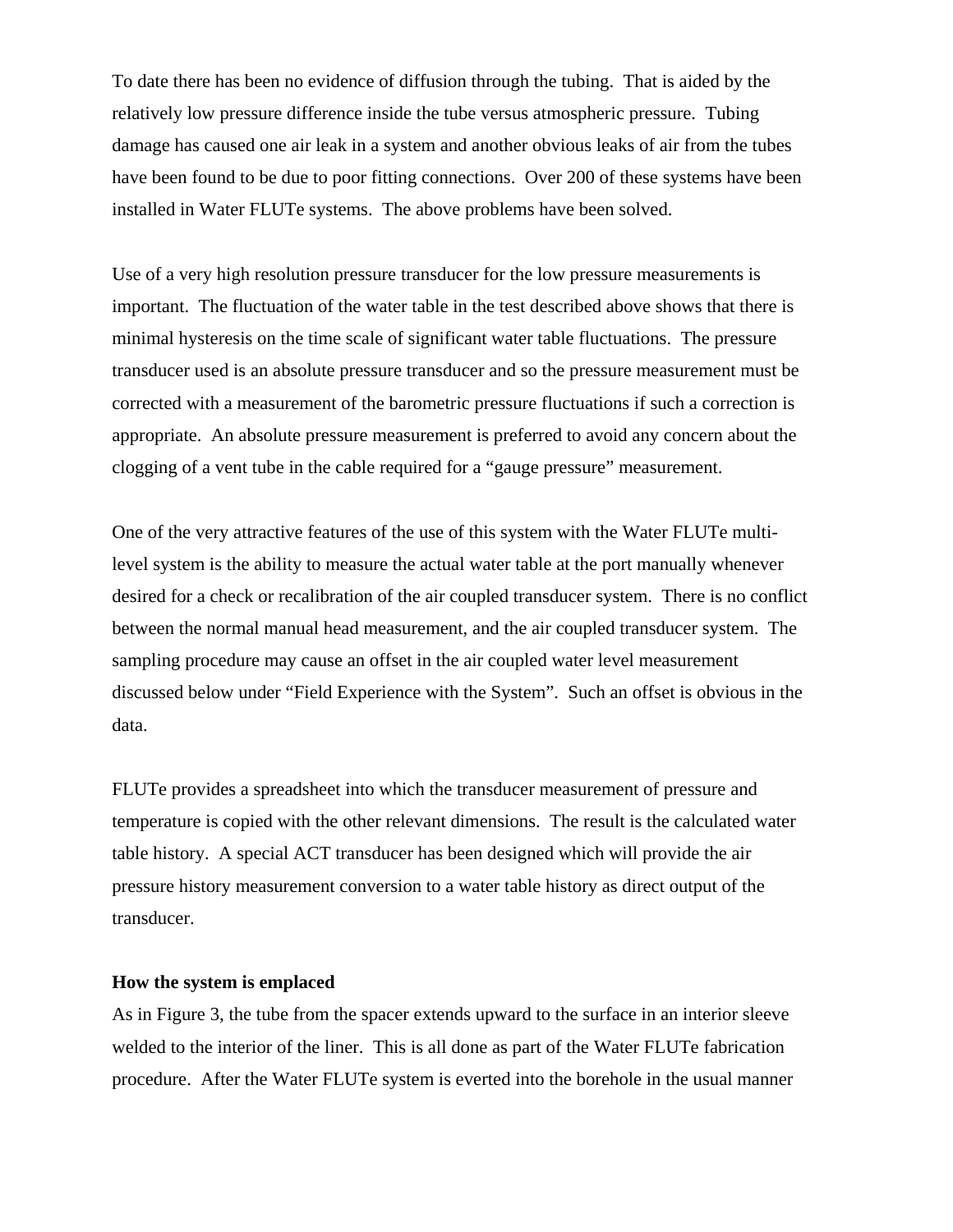from the shipping reel, the ACT tube is trimmed to the proper length to allow it to be connected to the transducer and the transducer is then lowered about 5 ft into the well casing. The transducer and tube are supported by a kellum grip on the transducer cable, and that kellum is suspended from the U bolt in the wellhead containing the pump tube, the sample tube and the air tube for that port.

A protective insulated cover is then emplaced over the wellhead assembly to reduce significant temperature fluctuations inside the casing. The insulation is prefabricated as part of the system.

## **Cost of the system**

Generally the cost of the ACT (air coupled transducer) system is less than the price of the dedicated down-hole transducer shown in Figure 2. The cost savings are mainly in the reduced transducer cable length  $(\sim 10 \text{ ft} \text{ vs. } 150 \text{ ft})$ . The accessibility for repair or reuse is also a major lifetime expense reduction. The installation of the transducer at the surface adds a small amount of time to the installation procedure (~10 mins./port?). There is an attractive reduction of the risk of damage to the transducers during shipping or during emplacement of the Water FLUTe system because the transducers are not embedded in the tubing bundle.

FLUTe charges a fee for incorporating the tubing for use of this method in the Water FLUTe system. FLUTe does not warrant the transducers or cables beyond the transducer manufacturer's warranty, so the accessibility of the ACT is very attractive. Not all transducers are equally suited for use with this system. A necessary feature of the transducer is that it can be threaded into the fittings for connection to the small tubes with sufficiently small dimensions to be emplaced in the casing adjacent to the Water FLUTe tubing bundle.

#### **Field Experience with the method**

As of January 2015, the method has been tested in the laboratory and more than 200 field installations. The system has been shown to follow well the water levels in the formation with several qualifications. The practical diameter of the larger tube in which the water table fluctuates is ¼" OD versus the ½" OD tested in the domestic well. This reduces the resolution to nearer 1 inch than the ¼" observed in the domestic well.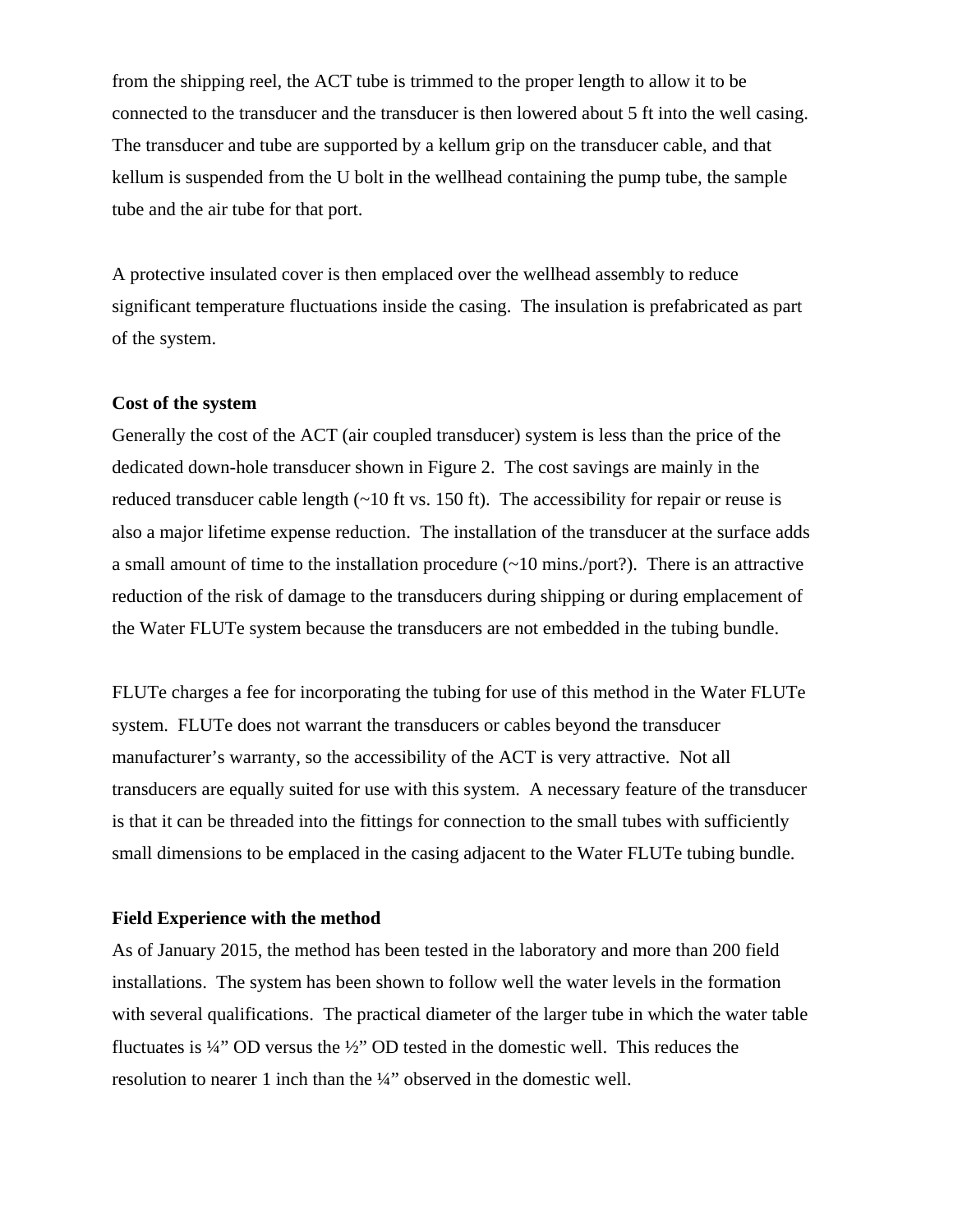The more attractive recent development is the location of the ACT tubes in the sleeves of the liner connected directly to the sampling interval (spacer) with a dedicated port and routed to the surface in the sleeves. That emplacement was described above (Fig. 3). In that case, the tube to the surface is a constant diameter and reduces the complexity of the system and therefore the cost. There is a small reduction in resolution. The resolution should still be about +- 1". This alternative routing was tested in Schkopau, Germany in 2013 and showed far superior behavior as compared to the response for the same ports in ACT tube connections below the pumps at the location of the downhole transducers.

## **Other applications**

Because this method only requires a slender tube connection to the water level for monitoring that water level, this device can be used in monitoring water levels in various situations where the access is too limited for lowering a pressure transducer into the water or the liquid is too hostile for a pressure transducer. By attaching a pressure transducer securely to the top of any air filled tube or pipe submerged below the water table, the same algorithm used for this system can be used for calculation of the water table changes. In each case, it is helpful to the resolution of the measurement to protect the transducer and air volume from significant temperature changes or to calculate a correction for a measured temperature change. However, the focus of this improvement is for monitoring water levels in multi-level sampling systems.

#### **Nomenclature**

This system has been named the ACT system for "air coupled transducer". The main purpose is related to the Water FLUTe system enhancement. The name is the property of the FLUTe trademarked systems and the design has been patented. The method and apparatus includes the hardware design and the software developed for the reduction of the data from this system.

## **Conclusion**

The Air Coupled Transducer (ACT) system is very simple in concept, but more complex in a useful fully tested system. The resolution of a single system emplaced in a well is  $\sim 1/4$ " per second in comparison with a standard submerged pressure transducer. However, temperature variations and actual emplaced geometries require a data reduction software package to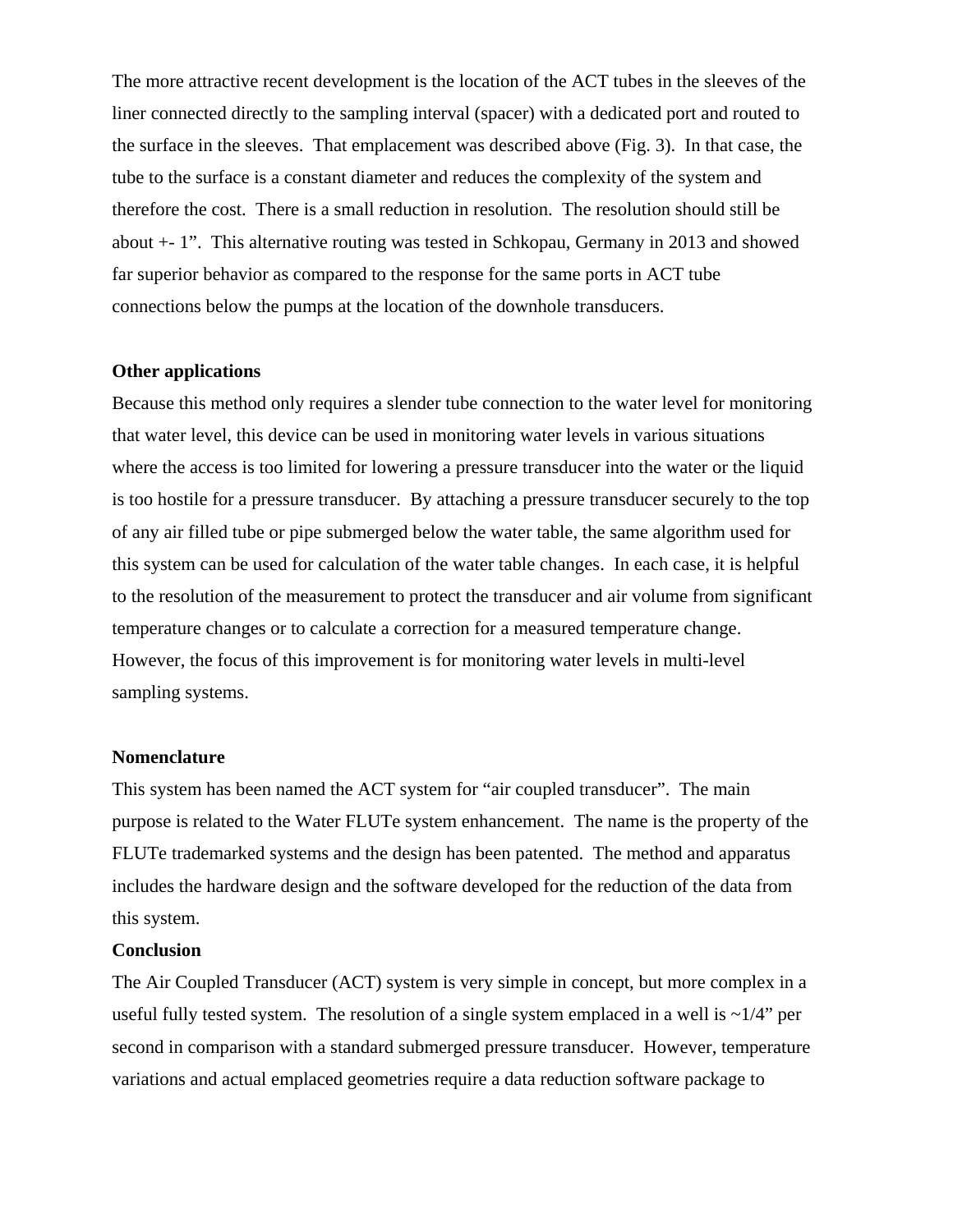convert the data to a water level history. A programming of a special transducer to convert the data as part of the output is in progress. This transducer is expected to be available by the end of 2015.

The outstanding advantage of the system is that the transducers are located at the surface. Until transducer failure rates drop to near zero and there is no interest in reusing the transducers at other sites, having the transducers at the surface is justification for extensive use of the ACT system. There is also the reduced cost of the cables to consider, which is not offset by the price of the ACT system in the Water FLUTe.

The use in other slender pipes and tubes for water level histories has not been done, but can be done easily. The ACT system does not require the air flow system of the common bubbler geometry. A common mistake is that the ACT system of measurement is a bubbler system. The savings of the bubbler constant air supply cost and the lack of bio fouling associated with a constant air flow are significant advantages of the ACT system. The trapped air in the ACT system above the water table is not a concern for modification of the sample water qualities.

The resolution of the ACT system is often not as good as a direct submerged transducer reading. However for a pressure transducer of high range (e.g., 300 psi) the ACT system has better resolution of the water table. In fractured rock environments where the typical water level variations are large, the resolution of the ACT system is sufficient. This is especially true if the aquifer is affected by local pumping.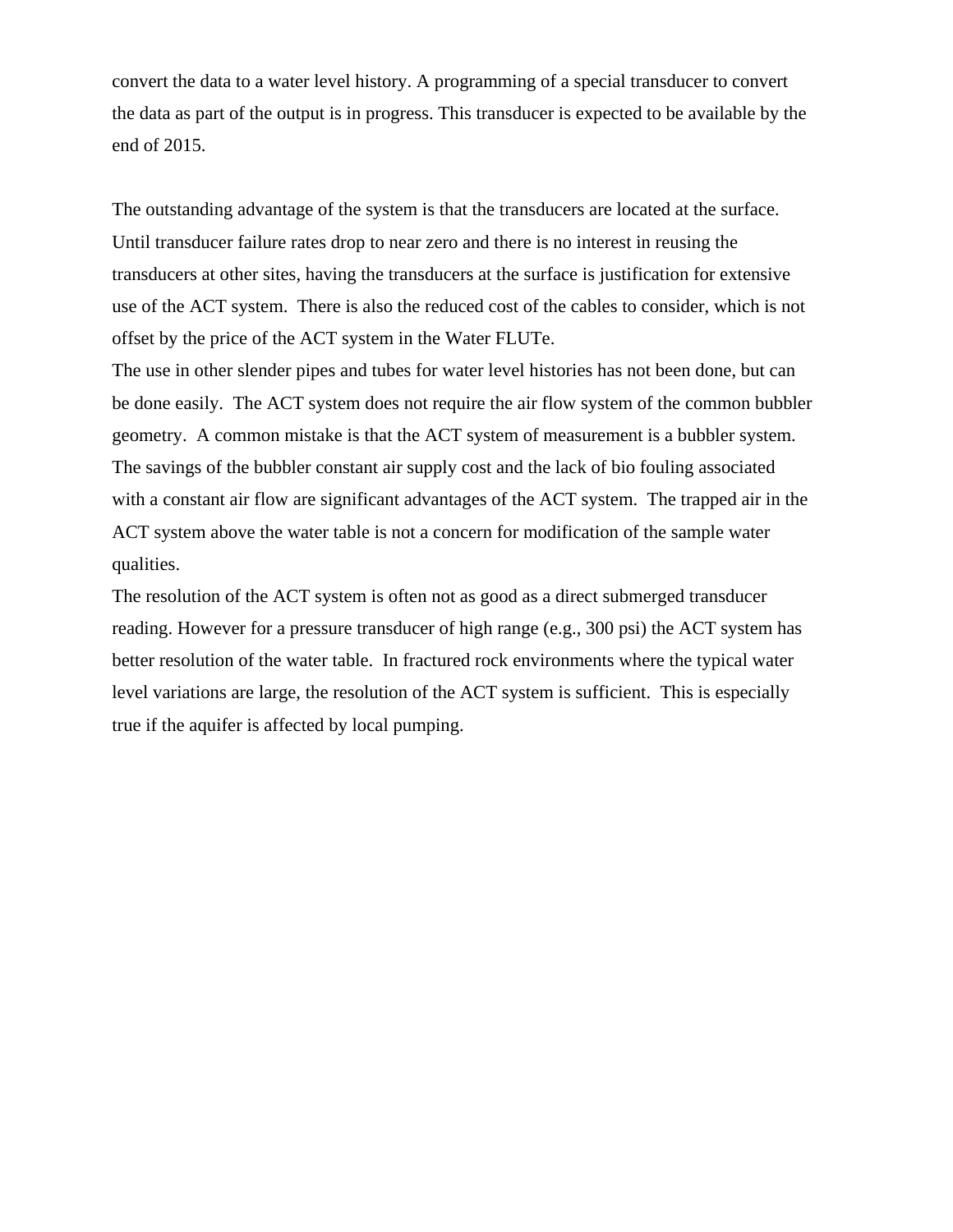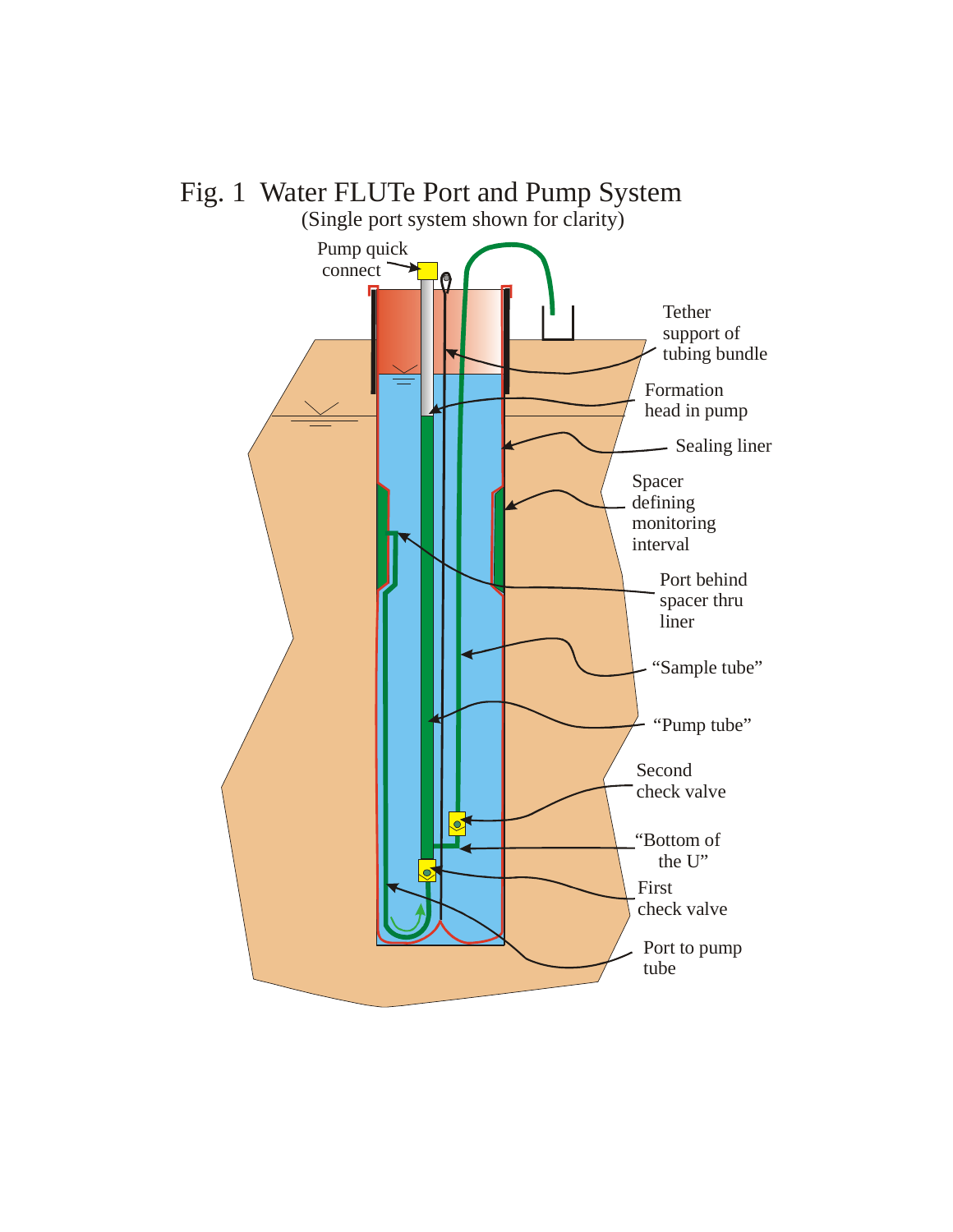

Fig. 2 Pump system with down-hole transducer (Single port system shown for clarity)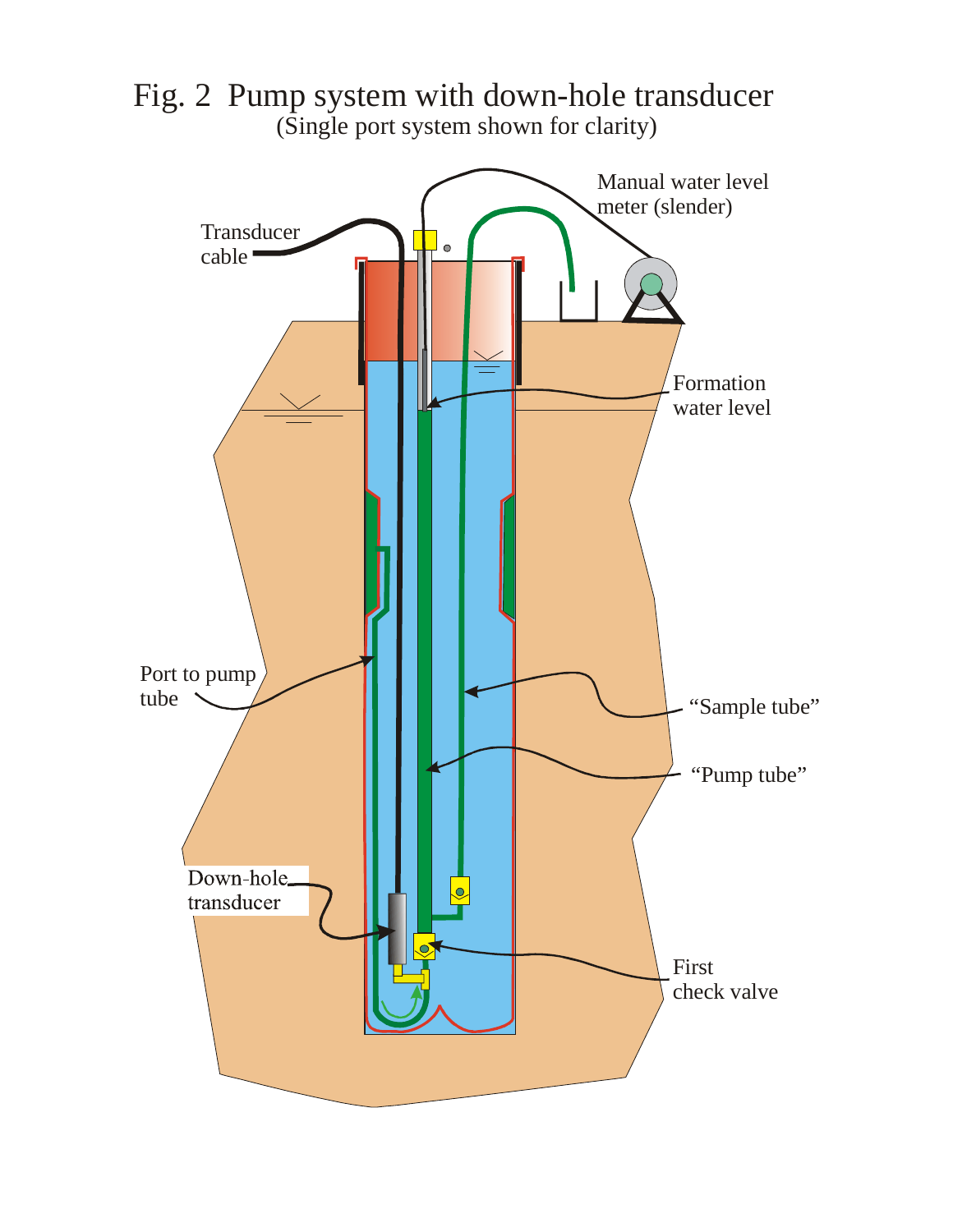**"Sample tube" "Pump tube" First check valve Port to pump tube Transducer cable Air coupled transducer Manual water level meter (slender) Formation water level ACT tube Spacer**

**Fig. 3. Pump system with air coupled transducer (Single port system shown for clarity)**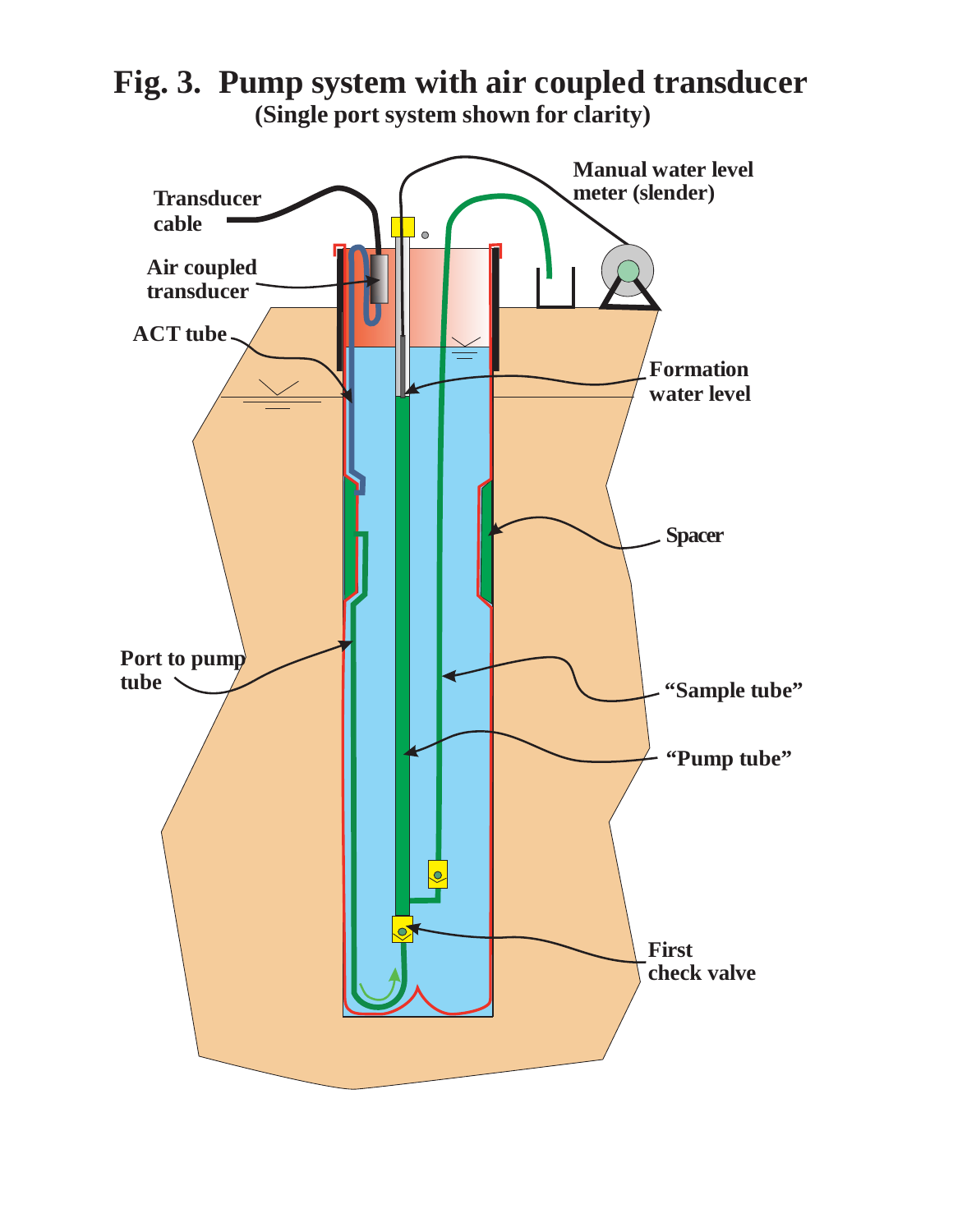